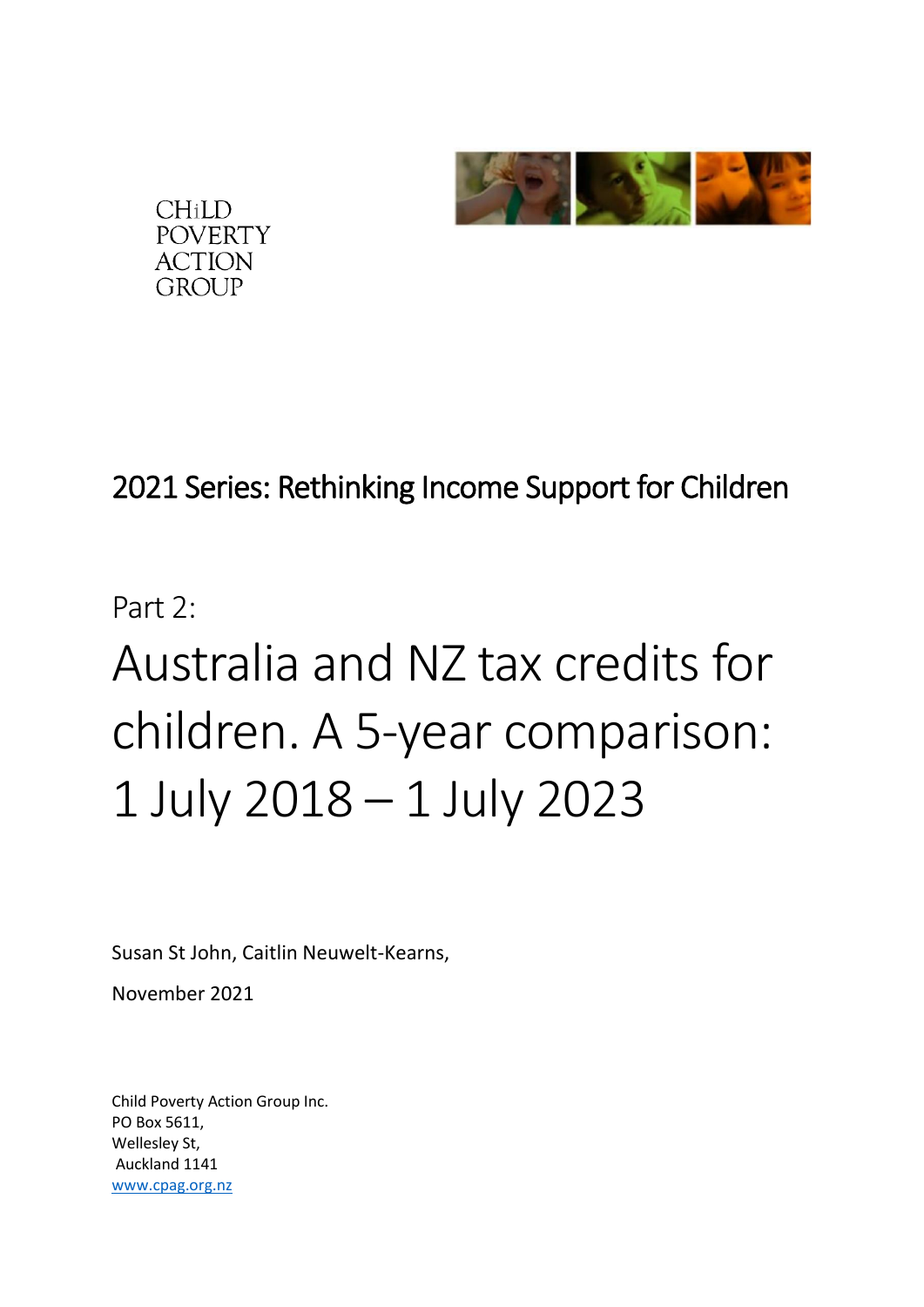# About Child Poverty Action Group

Child Poverty Action Group (CPAG) is an independent, registered charity founded in 1994 which works to eliminate child poverty in Aotearoa New Zealand through research, education and advocacy. CPAG highlights that the country's high rate of child poverty is not the result of economic necessity, but is due to policy neglect and a flawed ideological emphasis on economic incentives, exacerbated by racism and discrimination. We envisage an Aotearoa where our society shows respect, generosity and care for *all* children.

We focus on eliminating poverty for *children* because:

- **Overall effects of poverty are worst for children**: Child development is adversely affected by poverty, and can lead to detrimental effects for an entire life.
- **Children are more likely to experience poverty:** Children are over-represented among those in deprived households.
- **Children don't get a say:** Decisions affecting children are made without their input; only adults can vote for parliamentary representation.

### About the authors

Susan St John is a founding member of CPAG and CPAG spokesperson on economics. She is an Associate Professor in the Department of Economics, University of Auckland and the Director of the Retirement Policy and Research Centre. [s.stjohn@auckland.ac.nz](mailto:s.stjohn@auckland.ac.nz)

Caitlin Neuwelt-Kearns is a researcher for CPAG. She completed a Master of Arts in Human Geography at the University of Auckland in 2019, with a thesis examining the use of crowdfunding platforms for health-related costs in Aotearoa. Her research interests include equity in access to health and social services. [caitlin@cpag.org.nz](mailto:caitlin@cpag.org.nz)

## Series: Time to Rethink Income Support for Children

This paper is the second of a series making recommendations for the Government's planned Working for Families (WFF) overhaul. The full set of CPAG's WFF recommendations includes:

- 1. Indexing WFF payment rates to wages to halt relative erosion of income support for children, and indexing WFF thresholds, to CPI or minimum wage*.* (subject of [Part 1:](https://www.cpag.org.nz/assets/WFFSeries1EnsuringAdequateIndexationofWorkingforFamilies5May2021.pdf) Ensuring Adequate Indexation of *Working For Families*)
- 2. Make WFF child-centric by decoupling it from all paid work requirements. This entails extending the equivalent of the In-Work Tax Credit to all low-income children, whether their parents are on-benefit or not, in order to help ensure incomes for all children are adequate in the most cost-effective manner. (A recommendation of this current paper)
- 3. Increasing Family Tax Credit payment rates, over and above indexation, as a one-off (in conjunction with benefit increases), to help ensure incomes for all children are adequate and reduce government reliance on the Accommodation Supplement.
- 4. Changing the WFF name, after appropriate consultation, to better reflect the purpose of ensuring all children can flourish, free of financial need.
- 5. Abolishing the Minimum Family Tax Credit in favour of a fully seamless and integrated income support progression between the benefit system and paid work, in order to reduce insecurity of potential reduced income due to system gaps and potential faults.
- 6. Decreasing the WFF abatement rate for low-income families, in order to lower their effective marginal tax rates.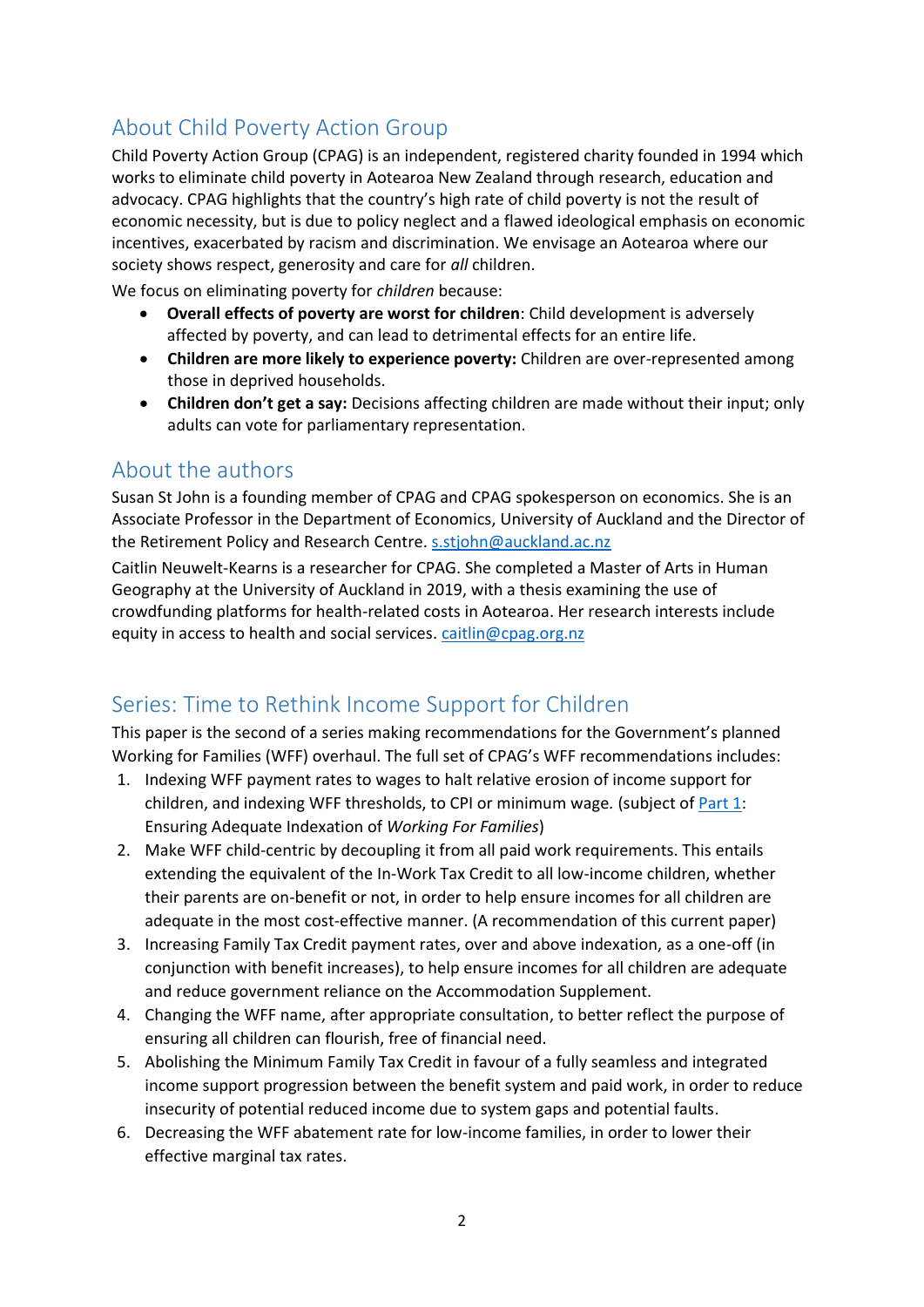#### Introduction

This backgrounder provides a comparison of the Australian and New Zealand family tax credits. This serves as an update to our more comprehensive comparison of Australia and New Zealand, *[Do](https://www.cpag.org.nz/assets/CPAG%20Background%20paper%20-%20Family%20tax%20credits%20comparison%20between%20NZ%20and%20Austrlia.pdf)  [children get the support in New Zealand that they would get in Australia?](https://www.cpag.org.nz/assets/CPAG%20Background%20paper%20-%20Family%20tax%20credits%20comparison%20between%20NZ%20and%20Austrlia.pdf)*, (CPAG June 2020).

Both countries use a tax- funded payment to the caregiver to help with the costs of children, but they differ from each other in the details of design of these family tax credits/benefits. For our purposes here, we limit the comparison to low-income families with dependent children aged 5-18 (19 in Australia). A broader study would include those aged 0-5, but each country has different provisions for younger children and it would be more complex. The simple picture we paint by a more limited comparison is sufficient to highlight the significant gulf between the two countries of the treatment of families supported by a benefit and those who are not.

#### Comparison

The starting point for comparison is 1 July 2018, when the NZ [Families Package](https://www.workandincome.govt.nz/about-work-and-income/news/2017/families-package.html?utm_source=redirect&utm_medium=189) was implemented, with an estimated 1 July 2023 position based no changes in family tax credits in Budget 2021, an expected lack of policy change in Budget 2022 but a 5% inflation adjustment. <sup>1</sup> Table 1a and Table 1b contrast the maximum weekly Working For Families (WFF) tax credit support for each child in New Zealand families, on- and off-benefit. Families who are receiving a main benefit do not qualify for the In Work Tax Credit (IWTC), meaning they miss out on a weekly \$72.50, or an annual income of \$3,770 when there is up to 3 children, and an extra \$15 weekly income, or \$750 per annum for each child in larger families (see Table 1c).

|                  |             |             |                  | 5 year   |
|------------------|-------------|-------------|------------------|----------|
| Children aged 5- |             |             | Est <sup>2</sup> | expected |
| 18, per child    | $1$ -Jul-18 | $1$ -Jul-21 | $1$ -Jul-23      | increase |
| $1st$ child      | 185.54      | 185.54      | 191.15           | 3.02%    |
| $2nd$ child      | 91          | 91          | 95.55            | 5.00%    |
| 3 <sup>rd</sup>  | 91          | 91          | 95.55            | 5.00%    |
| 4 <sup>th</sup>  | 106         | 106         | 110.55           | 4.29%    |
| 5 <sup>th</sup>  | 106         | 106         | 110.55           | 4.29%    |
| 6 <sup>th</sup>  | 106         | 106         | 110.55           | 4.29%    |

#### **Table 1a Nominal weekly per child tax credits in NZ** *with* **IWTC (not on benefit) (NZD)**

#### **Table 1 b Nominal weekly child tax credits in NZ** *without* **IWTC (on benefit) (NZD)**

|                  |                |             |            | 5-year   |
|------------------|----------------|-------------|------------|----------|
| Children aged 5- |                |             |            | expected |
| 18, per child    | $1$ -Jul- $18$ | $1$ -Jul-21 | $1-Jul-23$ | increase |
| $1st$ child      | 113            | 113         | 118.65     | 5.00%    |
| $2nd$ child      | 91             | 91          | 95.55      | 5.00%    |
| <b>2rd</b>       | 91             | 91          | 95.55      | 5.00%    |
| 4 <sup>th</sup>  | 91             | 91          | 95.55      | 5.00%    |
| 5 <sup>th</sup>  | 91             | 91          | 95.55      | 5.00%    |
| 6 <sup>th</sup>  | 91             | 91          | 95.55      | 5.00%    |

<sup>1</sup> The announced WFF review been postponed until 2022 and therefore changes are unlikely before 2023. Currently, indexation only occurs when cumulated inflation exceeds 5% and that may occur in 2022 or 2023. <sup>2</sup> Allows for a CPI adjustment to FTC of 5%, the IWTC is unadjusted as it is not included in the cumulative 5% rule that applied to the FTC.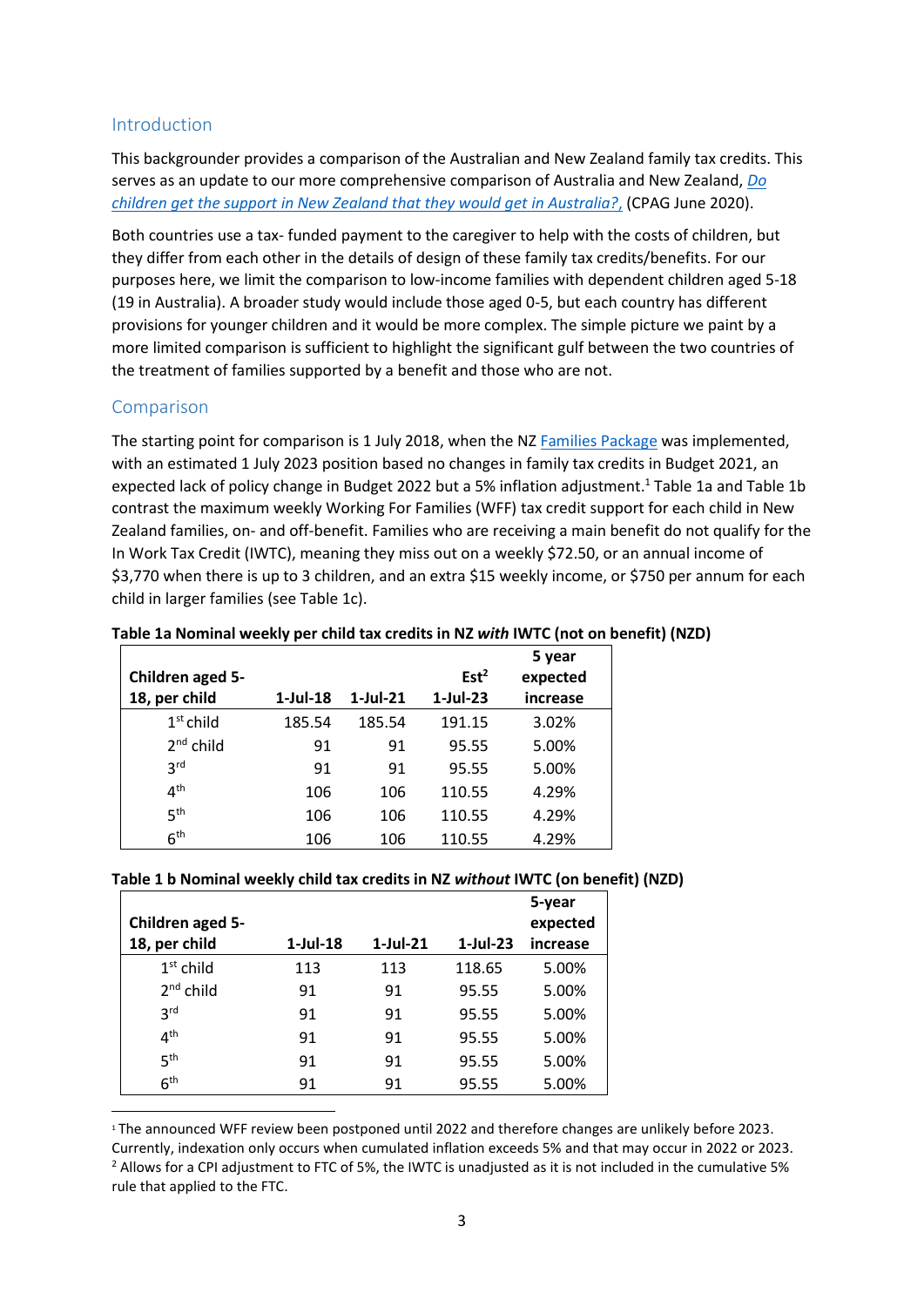| <b>WFF annual</b><br>totals | with<br><b>IWTC</b><br>Ş | without<br><b>IWTC</b><br>\$ | <b>Annual loss</b><br>per<br>beneficiary<br>family | <b>IWTC</b><br>as %<br><b>WFF</b> | <b>Estimated 5-</b><br>yearly loss<br>$(2018 - 2023)$ |
|-----------------------------|--------------------------|------------------------------|----------------------------------------------------|-----------------------------------|-------------------------------------------------------|
| one child family            | 9,648                    | 5,878                        | 3,770                                              | 39%                               | 18,850                                                |
| 2 child family              | 14,380                   | 10,610                       | 3,770                                              | 26%                               | 18,850                                                |
| 3- child family             | 19,112                   | 15,342                       | 3,770                                              | 20%                               | 18,850                                                |
| 4-child family              | 24,594                   | 20,074                       | 4,520                                              | 18%                               | 22,600                                                |
| 5-child family              | 30,076                   | 24,806                       | 5,270                                              | 18%                               | 26,350                                                |
| 6- child family             | 35,558                   | 29,538                       | 6,020                                              | 17%                               | 30,100                                                |

**Table 1 c. Total Nominal annual WFF tax credits for families 1-6 children, with and without the IWTC as at 1 July 2021, 5 year cumulative loss for those on benefits. (NZD)**

As Table 1c demonstrates – assuming no change to WFF policy – over the 5 years from July 2018 to 2023, children in families on benefits will have lost a minimum total of \$18,850, and more for larger families, because they are excluded from the child-related IWTC. Moreover, *all* **low-income children in NZ have also missed out on regular CPI increases, as well as wage indexation** (See *[Ensuring](https://www.cpag.org.nz/assets/WFFSeries1EnsuringAdequateIndexationofWorkingforFamilies5May2021.pdf)  [Adequate Indexation of Working for Families](https://www.cpag.org.nz/assets/WFFSeries1EnsuringAdequateIndexationofWorkingforFamilies5May2021.pdf)* [CPAG, May, 2021\)](https://www.cpag.org.nz/assets/WFFSeries1EnsuringAdequateIndexationofWorkingforFamilies5May2021.pdf). The wage index, for example, is estimated to increase 15.7% over this five-year period.<sup>3</sup>

To compare these New Zealand figures to the maximum equivalent tax credits in Australia, the different and more supportive overall context in Australia, as summarised in Table 2, must be understood. While this memo is concerned only with maximum tax credits, ie those paid to low income families, the Australian system of family tax benefits for children is far more generous to middle income families in paid work, with regularly adjusted abatement thresholds and a lower rate of abatement. The Australian tax system is also far less punitive for low-income families, with a significant tax-free bracket and a GST of only 10%, with basics largely excluded.

|                                                        |                         | NZ (NZD)             |                               | <b>Australia (AUD)</b> |                      |                      |                                 |
|--------------------------------------------------------|-------------------------|----------------------|-------------------------------|------------------------|----------------------|----------------------|---------------------------------|
|                                                        | As at<br>$1$ -Jul- $18$ | As at<br>$1$ -Jul-21 | <b>Expected</b><br>$1-Jul-23$ |                        | As at<br>$1$ -Jul-18 | As at<br>$1$ -Jul-21 | <b>Estimated</b><br>$1$ -Jul-23 |
| Child-related<br>tax credit<br>abatement<br>thresholds | NZ\$42,700              | NZ\$42,700           | NZ\$42,700                    |                        | AU\$53,728           | AU\$56,137           | AU\$57,152                      |
| Child-related<br>tax credit<br>abatement<br>rates      | 25%                     | 25%                  | 25%                           |                        | 20%                  | 20%                  | 20%                             |
| Rate of GST                                            | 15%                     | 15%                  | 15%                           |                        | 10%                  | 10%                  | 10%                             |
| <b>Exclusions</b>                                      | rents                   | rents                | rents                         |                        | basics               | basics               | basics                          |
| Bottom income<br>tax threshold                         | NZ\$14,000              | NZ\$14,000           | NZ\$14,000                    |                        | AU\$18,200           | AU\$18,200           | AU\$18,200                      |
| (Tax rate))                                            | 10.5%                   | 10.5%                | 10.5%                         |                        | 0%                   | 0%                   | 0%                              |

**Table 2. General tax settings compared: Australia and New Zealand** 

<sup>&</sup>lt;sup>3</sup> CPAG's estimate, using th[e Reserve Bank inflation/wage calculator](https://www.rbnz.govt.nz/monetary-policy/inflation-calculator) and assuming same percentage wage growth for 2022 and 2023 as for 2021.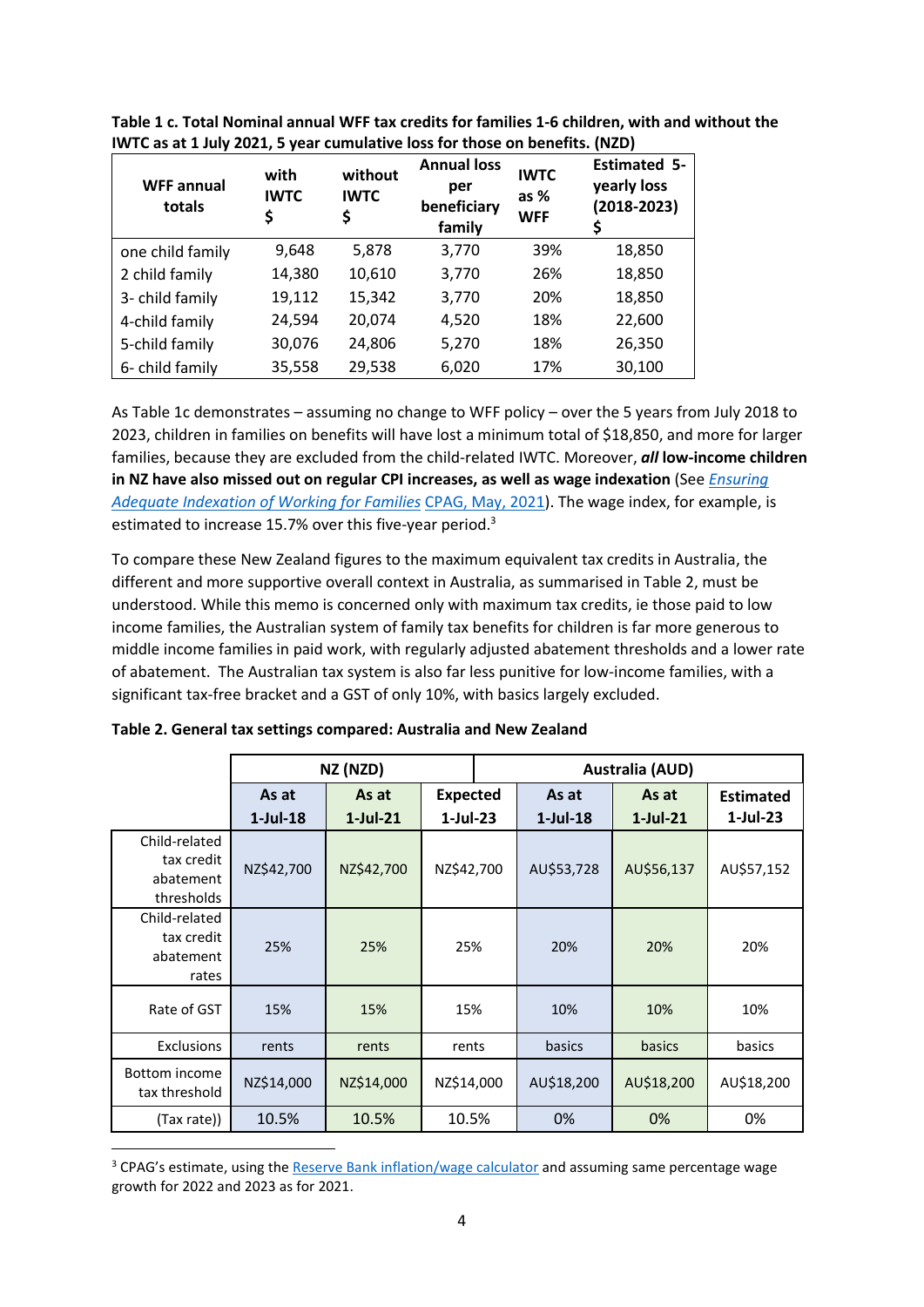Tables 3a-c shows the actual value of maximum Family Tax Benefits A and B in Australia. As Table 3a implies, the child-related tax credit rates in Australia are the same for those on benefits and those who are not.

| Children 5-19           | <b>Jul-18</b> | $1$ -Jul-21 | estimated<br>$1$ -Jul-22 | estimated<br>$1$ -Jul-23 | 5 year %<br>expected<br>increase |
|-------------------------|---------------|-------------|--------------------------|--------------------------|----------------------------------|
| each child FTB A*<13    | 106.13        | 111.04      | 113.26                   | 115.53                   | 8.85%                            |
| each child FTB A* 13-19 | 133.72        | 139.89      | 142.69                   | 145.54                   | 8.84%                            |
| FTB B* per family       | 61.49         | 64.00       | 65.28                    | 66.59                    | 8.29%                            |

**Table 3a Maximum weekly child-related tax credits (Family Tax Benefit A and B) Australia (AUD)**

\*includes supplement

#### **Table 3b. Total annual child-related tax credits (Family Tax Benefit A and B) Australia, children aged 5-13 (AUD)**

|                    |               |             |             |                          | 5 year %             |
|--------------------|---------------|-------------|-------------|--------------------------|----------------------|
| Children aged 5-13 | <b>Jul-18</b> | $1$ -Jul-21 | $1$ -Jul-22 | estimated<br>$1$ -Jul-23 | expected<br>increase |
| one child family   | 8,716         | 9,102       | 9.284       | 9,470                    | 9%                   |
| 2 child family     | 14,235        | 14,876      | 15,174      | 15,477                   | 9%                   |
| 3- child family    | 19,754        | 20,650      | 21,063      | 21,485                   | 9%                   |
| 4-child family     | 25,273        | 26,424      | 26,953      | 27,492                   | 9%                   |
| 5-child family     | 30,791        | 32,198      | 32,842      | 33,499                   | 9%                   |
| 6- child family    | 36,310        | 37,972      | 38,732      | 39,507                   | 9%                   |

#### **Table 3c Total annual child-related tax credits (Family Tax Benefit A and B) Australia, including up to two children aged 13-19 (AUD)**

|                    |        |                |             | Estimated   | 5 year %<br>expected |
|--------------------|--------|----------------|-------------|-------------|----------------------|
| up to 2 children   |        |                |             |             |                      |
| aged 13-19         | Jul-18 | $1$ -Jul- $21$ | $1$ -Jul-22 | $1$ -Jul-23 | increase             |
| one child >13      | 10,151 | 10,602         | 10,814      | 11,031      | 9%                   |
| 1 child<13, one>13 | 15,670 | 16,376         | 16,704      | 17,038      | 9%                   |
| 1 child<13, two>13 | 22,623 | 23,651         | 24,124      | 24,606      | 9%                   |
| 2 child<13, two>13 | 28,142 | 29,425         | 30,013      | 30,613      | 9%                   |
| 3 child<13, two>13 | 33,661 | 35,199         | 35,903      | 36,621      | 9%                   |
| 4 child<13, two>13 | 39,179 | 40,973         | 41,792      | 42,628      | 9%                   |

Table 4 compares the maximum child-related tax credits in both countries as at 1 July 2021. It shows that for families off-benefit, the maximum Australian tax benefits are more generous than in New Zealand, especially as family size increases and when higher rates for older children apply. In Australia, annual indexation applies. The relative generosity must also be viewed in the light of Table 2 where the tax environment for low-income families is much more benign.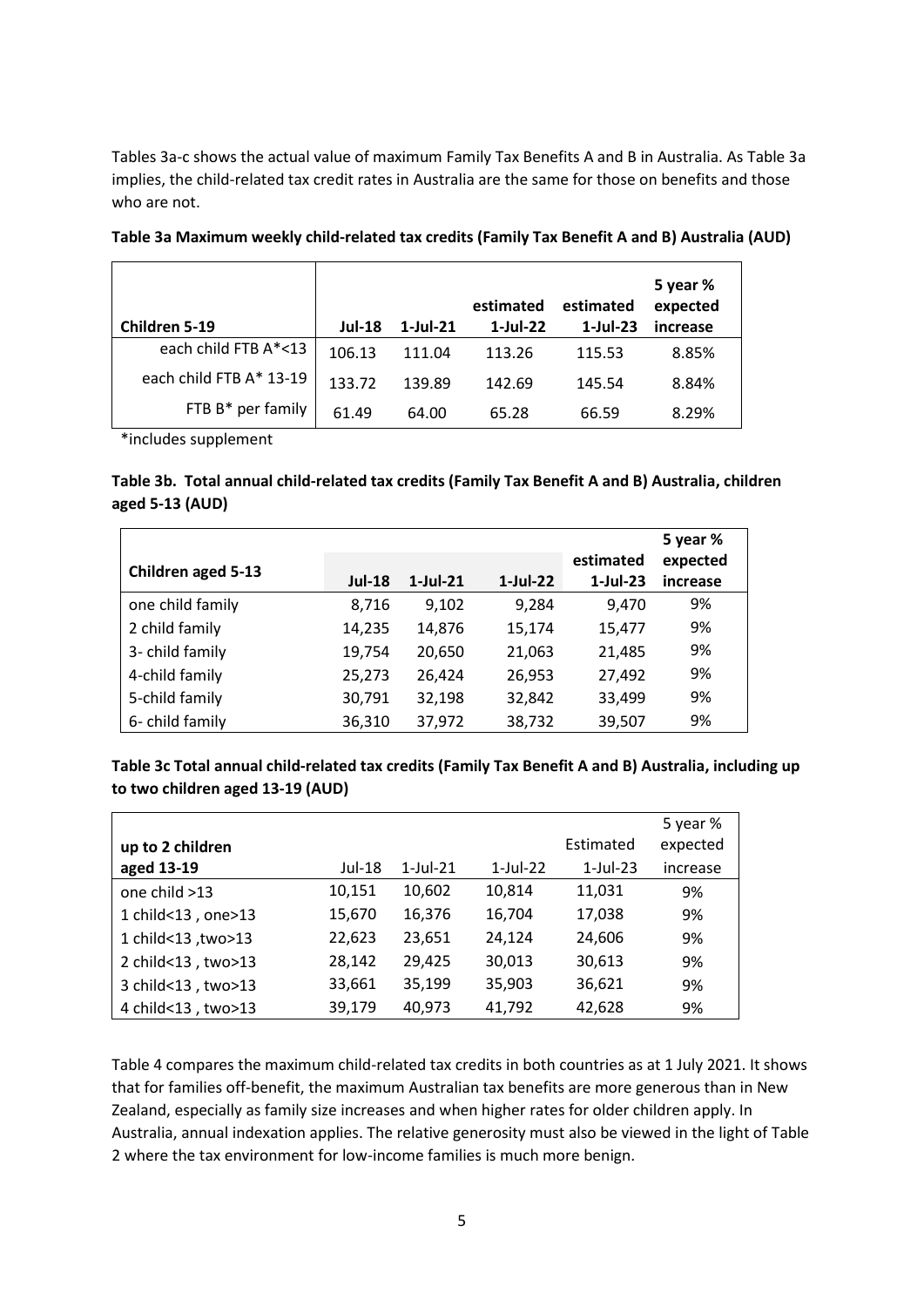|                  |               |               |            | <b>Difference</b> |               |
|------------------|---------------|---------------|------------|-------------------|---------------|
|                  | <b>NZ Low</b> | <b>NZ Low</b> | Australia: | NZ <sub>vs</sub>  | Difference NZ |
|                  | income off-   | income        | all low    | Australia for     | vs Australia  |
| up to 2 children | benefit       | on benefit    | incomes    | those not on      | for those on  |
| over 13*         | <b>NZD</b>    | <b>NZD</b>    | <b>AUD</b> | benefits \$**     | benefits \$** |
| one child family | \$9,648       | \$5,878       | \$10,602   | \$954             | \$4,724       |
| 2 child family   | \$14,380      | \$10,610      | \$16,376   | \$1,996           | \$5,766       |
| 3- child family  | \$19,112      | \$15,342      | \$23,651   | \$4,539           | \$8,309       |
| 4-child family   | \$24,594      | \$20,074      | \$29,425   | \$4,831           | \$9,351       |
| 5-child family   | \$30,076      | \$24,806      | \$35,199   | \$5,123           | \$10,393      |
| 6- child family  | \$35,558      | \$29,538      | \$40,973   | \$5,415           | \$11,435      |

**Table 4. Comparison with Australia for on and off benefit for 1 July 2021-1 July 2022\*\***

**\*** see table 3c

\*\* makes no allowance for exchange rate difference

#### Conclusion

A key difference between the two countries is that New Zealand discriminates between 'deserving' children (who parents are not on any benefit) and the 'undeserving' (whose parents are on a benefit). Those on benefits receive markedly less for their children compared to low-income families not on benefits. The compounded effects have a significant impact on the balance sheets of families receiving core benefits. For example, a 6-child family loses \$30,100 over five years.

Australia does not discriminate against families on-benefit. When compared to Australia, **all lowincome families** in New Zealand receive less, but those on benefits particularly miss out. For the year 1 July 2021- 2022, a 6-child family off-benefit in New Zealand will receive \$5,415 less than their Australian counterpart, while the same family on-benefit will receive \$11,435 less than they would in Australia.

It is not suggested that every aspect of what Australia does for low-income families is worthy; in particular, Family Tax Credit B is abated against the caregiver's income from a low level unless she is a sole parent. There are other aspects to welfare policy such as how sole parents are treated when the youngest children is aged 8 that are not child-centric.

Unicef international comparisons show that the percentage of children under the 60% after housing costs poverty line in Australia in 2017/18 was around 17.5% (holding steady for at least a decade), whereas in New Zealand, it was much higher, at around 24%, having increased over the decade from around 20%.<sup>4</sup> It is unlikely that Australia has anywhere near the depth of child poverty we have in New Zealand where around 160,000 children languished under the 40% after housing costs poverty line before Covid hit. 5

The use of a child-related tax credit to incentivise behaviour of adults in New Zealand contributes significantly to the intractable child poverty in this country. It is out of step with Australia and even

<sup>4</sup> Figure 25. UNICEF Innocenti, 'Worlds of Influence: Understanding what shapes child well-being in rich countries', Innocenti Report Card 16, UNICEF Office of Research – Innocenti, Florence, 2020. [https://assets.ctfassets.net/7khjx3c731kq/lYSqwHAIX4yN7gOIpnueS/c9c1005642c66e69c54b93a05cc3bdc0/R](https://assets.ctfassets.net/7khjx3c731kq/lYSqwHAIX4yN7gOIpnueS/c9c1005642c66e69c54b93a05cc3bdc0/Report-Card-16-Worlds-of-Influence-child-wellbeing.pdf) [eport-Card-16-Worlds-of-Influence-child-wellbeing.pdf](https://assets.ctfassets.net/7khjx3c731kq/lYSqwHAIX4yN7gOIpnueS/c9c1005642c66e69c54b93a05cc3bdc0/Report-Card-16-Worlds-of-Influence-child-wellbeing.pdf)

<sup>5</sup> Table 7.01. StatsNZ (April, 2020) Child poverty statistics – year ended June 2020 corrected <https://www.stats.govt.nz/information-releases/child-poverty-statistics-year-ended-june-2020>